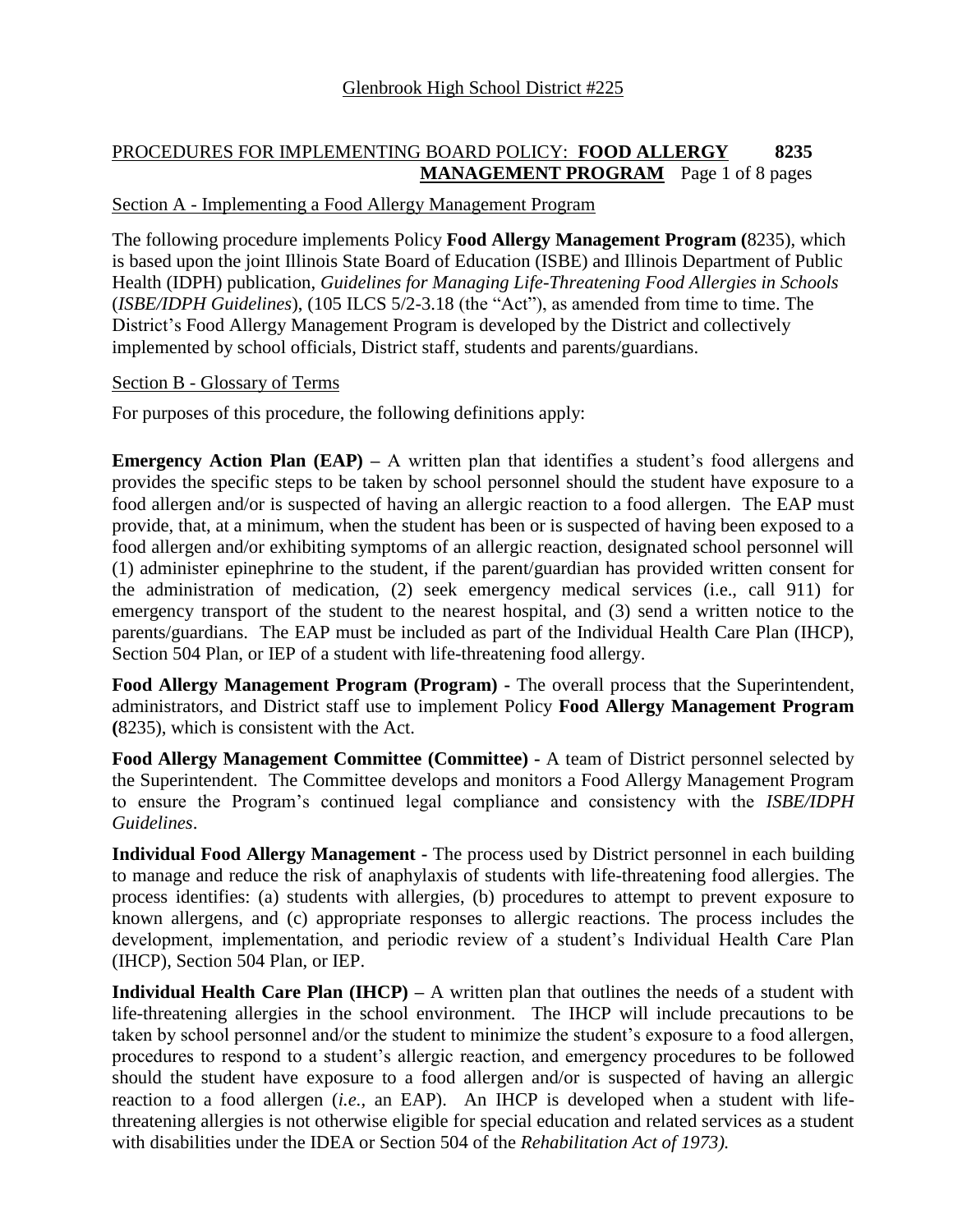# PROCEDURES FOR IMPLEMENTING BOARD POLICY: **FOOD ALLERGY 8235 MANAGEMENT PROGRAM** Page 2 of 8 pages

Life-Threatening Food Allergy – The general term used in these procedures for when a student's food allergy poses a risk of anaphylaxis, which is the medical term for a severe allergic reaction. Symptoms of anaphylaxis may include hives, itching, vomiting, coughing, wheezing, swelling, difficulty breathing or swallowing, and a loss or sudden change in extent of/degree of consciousness.

**Parent/Guardian** – The parent or court-appointed guardian if the student is disabled or under the age of 18; or the student, if the student is not under a disability and is 18 years of age or older, unless the student has authorized a parent or guardian to act in his or her behalf.

| <b>Actor</b>                            | <b>Action</b>                                                                                                                                                                                                                                                                                              |
|-----------------------------------------|------------------------------------------------------------------------------------------------------------------------------------------------------------------------------------------------------------------------------------------------------------------------------------------------------------|
| Superintendent or<br>designee           | Establish a Food Allergy Management Committee (Committee) to<br>operate as a Superintendent committee. This committee is to<br>include, but is not limited to, the following:                                                                                                                              |
|                                         | <b>Assistant Superintendent for Education Services</b><br>Director of Operations and Purchasing<br>Director of Special Education<br><b>Associate Principals for Administrative Services</b><br><b>School Nurses</b><br>Parents/Guardians (optional)<br>Community members (optional)<br>Students (optional) |
|                                         | Inform Board of Education of the Committee's activities and any<br>issues raised by and/or to the Committee.                                                                                                                                                                                               |
| Food Allergy<br>Management<br>Committee | Review existing Board Policies, administrative procedures and<br>forms relevant to the implementation of the Program.                                                                                                                                                                                      |
|                                         | Provide the Superintendent or designee with recommended policy<br>changes to submit to the Board of Education for consideration.                                                                                                                                                                           |
|                                         | Provide the Superintendent or designee with recommended changes<br>to administrative procedures. Assess the feasibility of providing<br>staff training during a Periodic Emergency Response Drill to the<br>District's School Safety Drill Program.                                                        |
|                                         | If the District participates in a federally-funded nutrition program,<br>assess the availability of substitutions or modifications in school<br>meals.                                                                                                                                                     |
|                                         | Assist the Superintendent or designee during meetings with<br>Building Principals and other appropriate staff, to discuss<br>implementation of the Program.                                                                                                                                                |
|                                         | Recommend possible presenters and topics related to students with<br>food allergies, such as first aid, resuscitative techniques,<br>recognizing symptoms of allergic reactions/anaphylaxis, and the<br>use of epinephrine devices, to the Superintendent or designee for                                  |

#### Section C - Food Allergy Management Program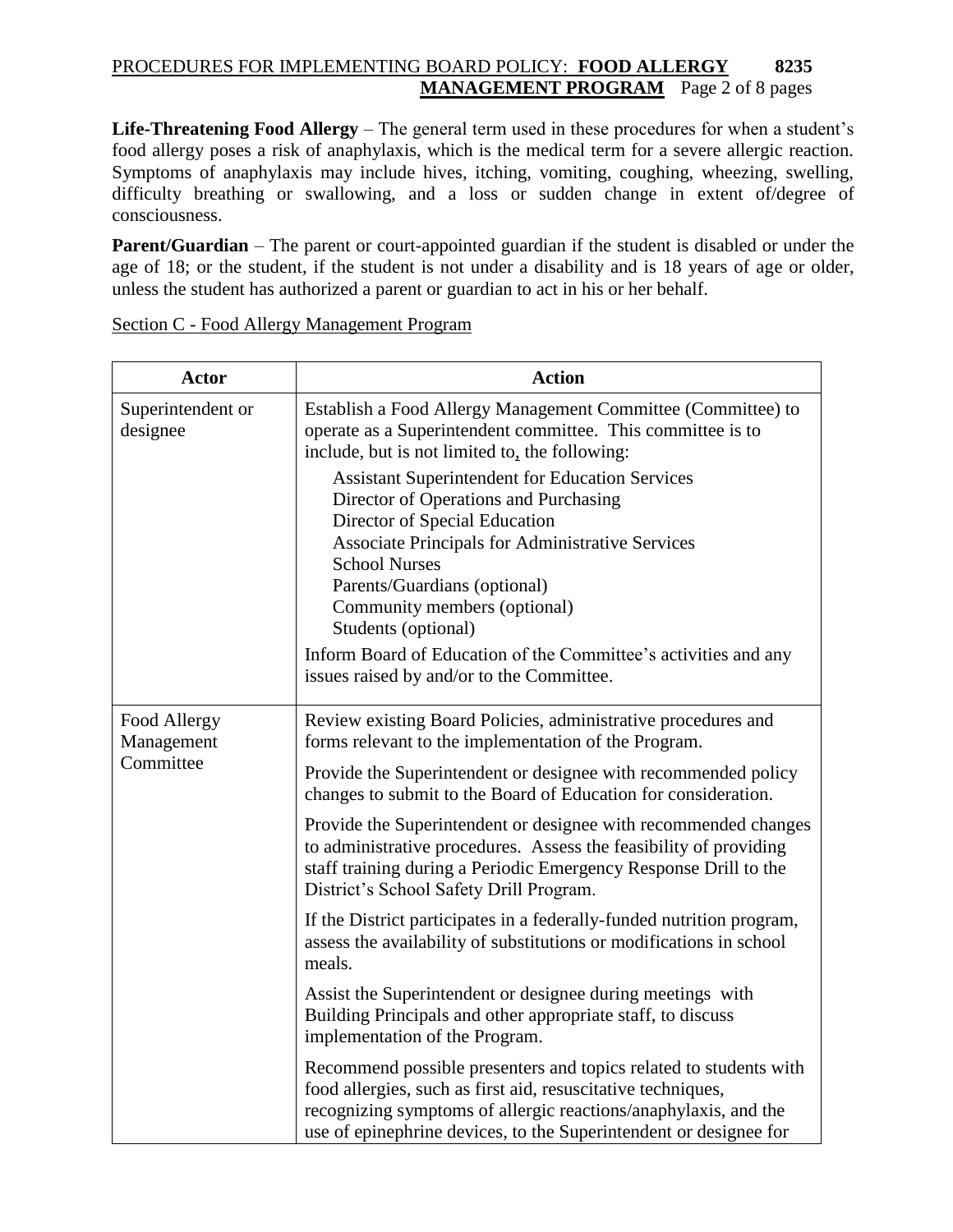# PROCEDURES FOR IMPLEMENTING BOARD POLICY: **FOOD ALLERGY 8235 MANAGEMENT PROGRAM** Page 3 of 8 pages

| Actor                     | <b>Action</b>                                                                                                                                                                                                                                                                                                                                                                     |
|---------------------------|-----------------------------------------------------------------------------------------------------------------------------------------------------------------------------------------------------------------------------------------------------------------------------------------------------------------------------------------------------------------------------------|
|                           | the required in-service training program(s) for staff working with<br>students.                                                                                                                                                                                                                                                                                                   |
|                           | Provide Building Principals with information about the Program for<br>distribution to students and their parents/guardians. Establish<br>linkages and partnerships with community organizations that can<br>assist the Committee with providing education to the school<br>community about food allergy management issues in the school<br>setting.                               |
|                           | Monitor the Program by periodically assessing its implementation<br>and effectiveness and compliance with the Act.                                                                                                                                                                                                                                                                |
|                           | Identify and consider updated medical best practices.                                                                                                                                                                                                                                                                                                                             |
| <b>Building Principal</b> | Provide information about the Program to students and their<br>parents/guardians. Inform the school community of the<br>opportunities to better understand food allergy management issues.                                                                                                                                                                                        |
|                           | Implement the Program in the building by meeting with the School<br>Nurse and other relevant staff to review the Program and the<br>ISBE/IDPH Guidelines under the Act.                                                                                                                                                                                                           |
|                           | Ensure that staff members and volunteers receive training about the<br>Program and their responsibilities for Individual Food Allergy<br>Management of students with life-threatening allergies. The<br>training must inform staff members and volunteers to first use the<br>student's epinephrine auto-injector and then call 911 anytime an<br>allergic reaction is suspected. |
|                           | Ensure that information about the District's Program and any other<br>building-related specifics of the Program is included in student<br>handbooks.                                                                                                                                                                                                                              |
|                           | Facilitate the implementation of Individual Food Allergy<br>Management and IHCP upon receipt of information from<br>parents/guardians that a student has a food allergy.                                                                                                                                                                                                          |
| School Board              | Monitor Policy Food Allergy Management Program (8235) and<br>consider recommendations made by the Committee.                                                                                                                                                                                                                                                                      |
|                           | Consider and allocate the resources necessary for the<br>Superintendent to successfully implement the Program.                                                                                                                                                                                                                                                                    |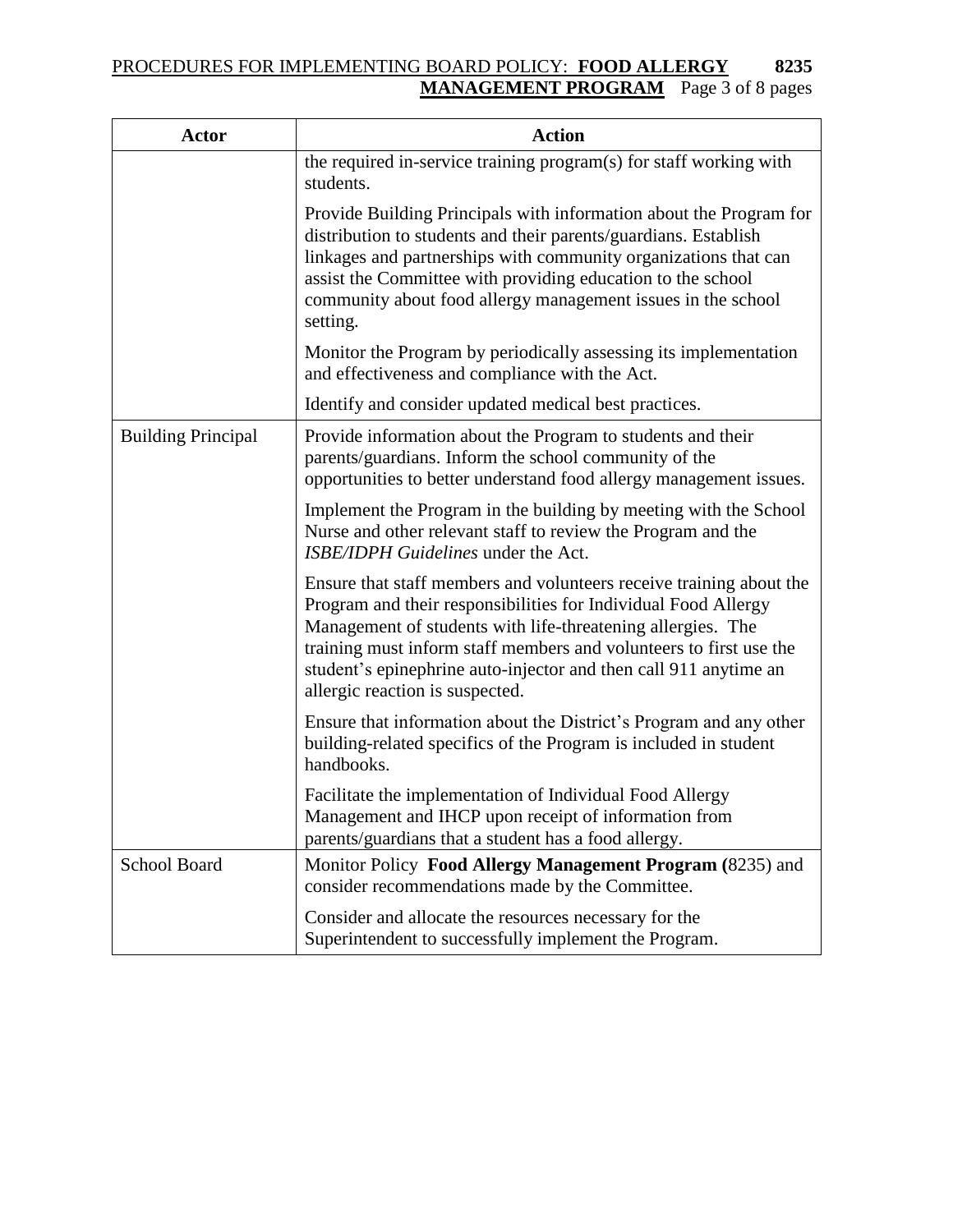# PROCEDURES FOR IMPLEMENTING BOARD POLICY: **FOOD ALLERGY 8235 MANAGEMENT PROGRAM** Page 4 of 8 pages

Individual Food Allergy Management

This section's procedures are implemented each time the school identifies a student with a food allergy.

| <b>Actor</b>                                             | <b>Action</b>                                                                                                                                                                                                                                                                                                                                                                                                                                                                                                                                                                                       |
|----------------------------------------------------------|-----------------------------------------------------------------------------------------------------------------------------------------------------------------------------------------------------------------------------------------------------------------------------------------------------------------------------------------------------------------------------------------------------------------------------------------------------------------------------------------------------------------------------------------------------------------------------------------------------|
| Parent/Guardian                                          | Inform the Building Principal, School Nurse, or designee of the<br>student's food allergy.                                                                                                                                                                                                                                                                                                                                                                                                                                                                                                          |
|                                                          | Complete Allergy History Form and School Medication<br>Authorization Form (see procedures Administering Medication<br>to Students (8310). Return them to the Nurse.                                                                                                                                                                                                                                                                                                                                                                                                                                 |
|                                                          | Provide consent for school personnel and the student's private<br>medical providers to exchange information.                                                                                                                                                                                                                                                                                                                                                                                                                                                                                        |
|                                                          | Participate in all meetings to assess and manage the student's<br>health needs in the school environment.                                                                                                                                                                                                                                                                                                                                                                                                                                                                                           |
| Building Principal and/or<br>School Nurse or<br>Designee | Convene a meeting with appropriate school personnel and the<br>student, student's parents/guardians to assess the student's<br>allergy management needs in the school environment.                                                                                                                                                                                                                                                                                                                                                                                                                  |
| IEP, Section 504, or<br><b>IHCP</b> Team                 | Gather relevant health/medical, and other information related to<br>the student's food allergy from the parents/guardians of the<br>student.                                                                                                                                                                                                                                                                                                                                                                                                                                                        |
|                                                          | Request written consent from the parents/guardians to exchange<br>information with the student's health care provider(s).                                                                                                                                                                                                                                                                                                                                                                                                                                                                           |
|                                                          | For a student who is not already identified as eligible for special<br>education and related services under the IDEA or Section 504,<br>review all available information and determine whether a<br>referral for an evaluation is warranted using the District's child<br>find procedures under IDEA or Section 504 (see Board<br>procedures Programs for Students with Disabilities (7110).                                                                                                                                                                                                        |
|                                                          | If the District determines that an IDEA or Section 504<br>evaluation is not warranted, or conducts an IDEA or Section<br>504 evaluation and the team (including the parents/guardians)<br>determines that the student is not IDEA- or Section 504-<br>eligible, notify the parent/guardian in writing of the reasons for<br>this determination, and provide an additional copy of the<br>procedural safeguards and develop an Individual Health Care<br>Plan (IHCP) for the student that includes, at a minimum, the<br>following:<br>1.<br>Procedures to reduce the risk of the student's exposure |
|                                                          | to the food allergens.                                                                                                                                                                                                                                                                                                                                                                                                                                                                                                                                                                              |
|                                                          | Identification of school personnel and volunteers who<br>2.<br>need to be familiar with the student's food allergy and                                                                                                                                                                                                                                                                                                                                                                                                                                                                              |

**Phase One: Identification of Students with Food Allergies**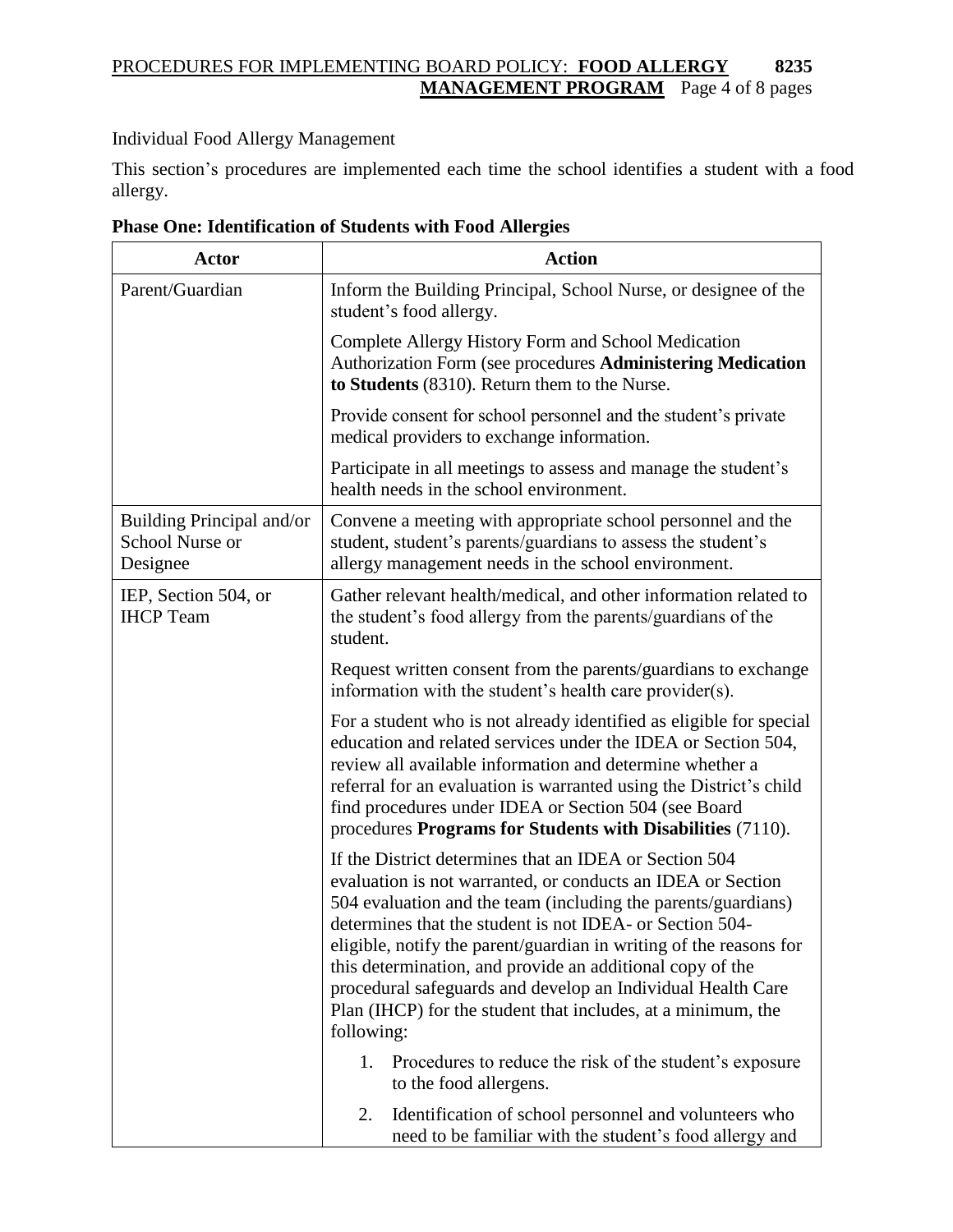## PROCEDURES FOR IMPLEMENTING BOARD POLICY: **FOOD ALLERGY 8235 MANAGEMENT PROGRAM** Page 5 of 8 pages

| <b>Actor</b> | <b>Action</b>                                                                                                                                                                                                                                                                                                                                                                                                                                                                                                                                           |
|--------------|---------------------------------------------------------------------------------------------------------------------------------------------------------------------------------------------------------------------------------------------------------------------------------------------------------------------------------------------------------------------------------------------------------------------------------------------------------------------------------------------------------------------------------------------------------|
|              | IHCP, such as food service staff, custodial staff,<br>transportation staff, coaches or extracurricular<br>supervisors.                                                                                                                                                                                                                                                                                                                                                                                                                                  |
|              | 3.<br>Identification of District personnel who are trained to<br>administer epinephrine auto-injectors (EpiPens). For<br>District personnel other than the school nurse/RN/LPN,<br>identify the staff members who volunteer to administer<br>an EpiPen to the student. Note: Under no<br>circumstances shall teachers or other non-<br>administrative school employees, except certified<br>school nurses or non-certificated registered professional<br>nurses, be required to administer medication to<br>students.                                   |
|              | Identification of the location(s) in which the EpiPens<br>4.<br>will be stored, including a backup storage location.                                                                                                                                                                                                                                                                                                                                                                                                                                    |
|              | 5.<br>Process for the school nurse/RN/LPN or designee to<br>monitor the EpiPens for expiration dates.                                                                                                                                                                                                                                                                                                                                                                                                                                                   |
|              | 6.<br>An Emergency Action Plan (EAP) that provides the<br>procedures to be followed by school personnel if the<br>student is or suspected of being exposed to a food<br>allergen and/or having an allergic reaction during the<br>school day, traveling to or from school, during school-<br>related events, and while on field trips. The EAP must<br>address accidental exposures to a food allergen and take<br>into consideration that exposure is more likely to occur<br>during unusual/unplanned events, and in off-campus<br>school activities. |
|              | 7.<br>Determine whether medication will be administered to<br>the student and/or whether the student will self-<br>administer medication during the school day and/or at<br>school-related events. See Board Policy and Procedures<br>Administering Medication to Students (8310.)                                                                                                                                                                                                                                                                      |
|              | If the District determines that an IDEA or Section 504<br>evaluation is warranted and conducts an evaluation, and if the<br>team (including the parents/guardians) determines that the<br>student is IDEA- or Section 504-eligible, develop or revise the<br>IEP or Section 504 plan in accordance with legal requirements,<br>including the following:                                                                                                                                                                                                 |
|              | 1. Identify the student's individual needs in the school<br>environment as a result of his/her allergy.                                                                                                                                                                                                                                                                                                                                                                                                                                                 |
|              | Identify all necessary special education, related services,<br>2.<br>and/or accommodations to address the student's needs.                                                                                                                                                                                                                                                                                                                                                                                                                              |
|              | Determine which District staff members will be<br>3.                                                                                                                                                                                                                                                                                                                                                                                                                                                                                                    |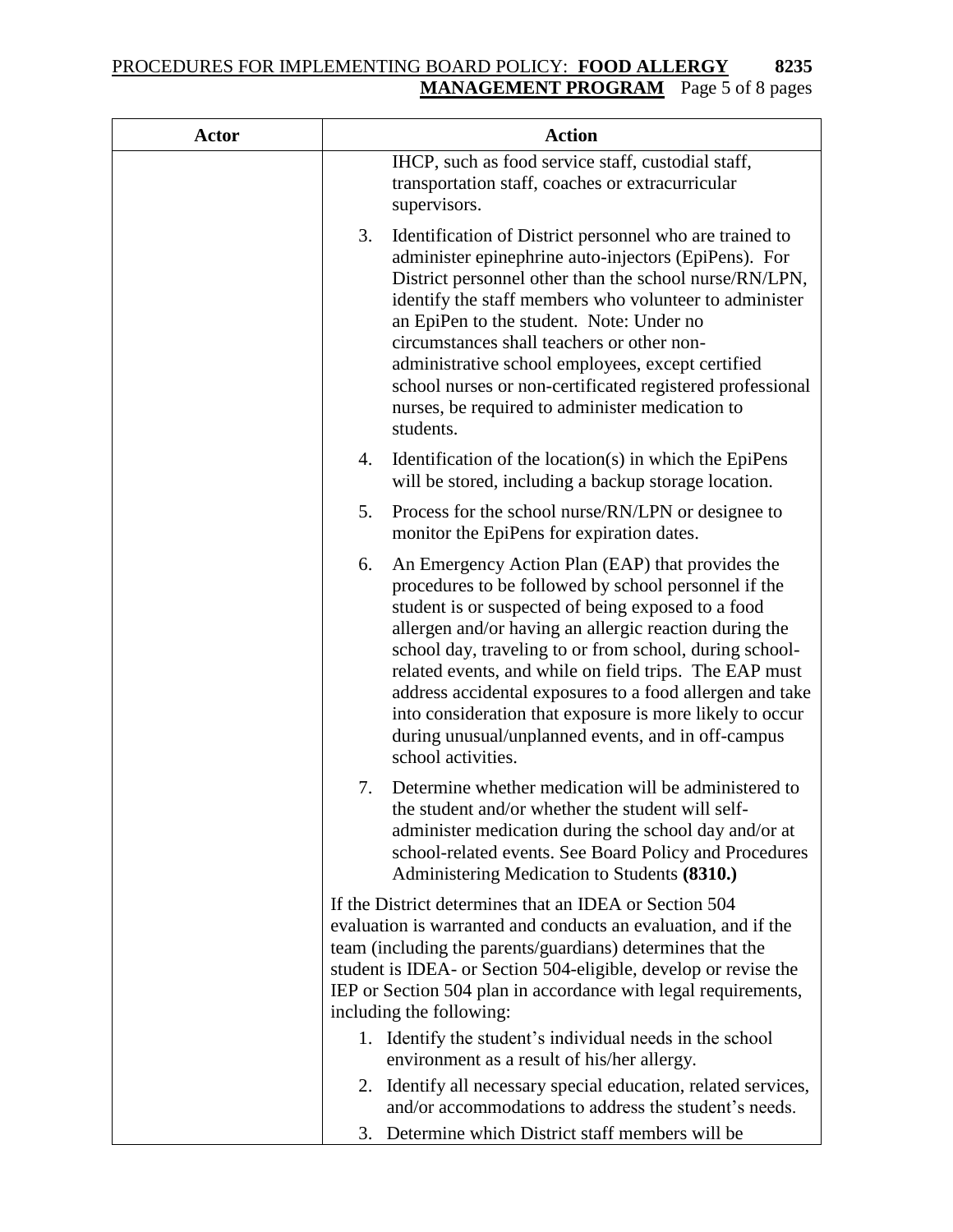## PROCEDURES FOR IMPLEMENTING BOARD POLICY: **FOOD ALLERGY 8235 MANAGEMENT PROGRAM** Page 6 of 8 pages

| Actor | Action                                                                                                                                                                                                                                                                                                                                         |
|-------|------------------------------------------------------------------------------------------------------------------------------------------------------------------------------------------------------------------------------------------------------------------------------------------------------------------------------------------------|
|       | responsible for implementing the special education,<br>related services, and/or accommodations.                                                                                                                                                                                                                                                |
|       | 4. Determine whether medication will be administered to<br>the student and/or whether the student will self-<br>administer medication during the school day and/or at<br>school-related events. See Board Policy and Procedures<br>Administering Medication to Students (8310.)                                                                |
|       | 5. Include all of the requirements for a IHCP as set forth<br>above, including an Emergency Action Plan (EAP).                                                                                                                                                                                                                                 |
|       | 6. Identify any staff members who volunteer to administer<br>medication to the student in an emergency. Under no<br>circumstances shall teachers or other non-administrative<br>school employees, except certified school nurses, and<br>non-certificated registered professional nurses, be<br>required to administer medication to students. |

## **Phase Two: Prevention of Exposure to Known Allergens**

| <b>Actor</b>                | <b>Action</b>                                                                                                                                                                                                                                                |
|-----------------------------|--------------------------------------------------------------------------------------------------------------------------------------------------------------------------------------------------------------------------------------------------------------|
| School Nurse or<br>Designee | Convene a meeting to educate all the staff members who will<br>implement the IEP/Section 504 Plan/IHCP about their<br>responsibilities.                                                                                                                      |
|                             | Identify all additional staff training need to implement the<br>IEP/Section 504 Plan/IHCP.                                                                                                                                                                   |
|                             | Ensure individual staff members perform their responsibilities<br>as stated in the student's IEP/Section 504 plan/IHCP.                                                                                                                                      |
|                             | Facilitate the dissemination of accurate information to school<br>personnel and volunteers about the student's food allergy while<br>respecting privacy rights.                                                                                              |
|                             | Provide a medical alert to other students and their<br>parents/guardians. The communication should inform other<br>students and their parents/guardians about the importance of<br>keeping the educational setting free of the food allergen,<br>however:    |
|                             | Request prior written consent from the student's<br>$\bullet$<br>parents/guardians to disclose information about the<br>student's food allergy to other students and their<br>parents/guardians.                                                             |
|                             | If the parents/guardians do not provide written consent<br>$\bullet$<br>to disclose student information, ensure that disseminated<br>information about the student's food allergy does not<br>disclose the student's personally identifiable<br>information. |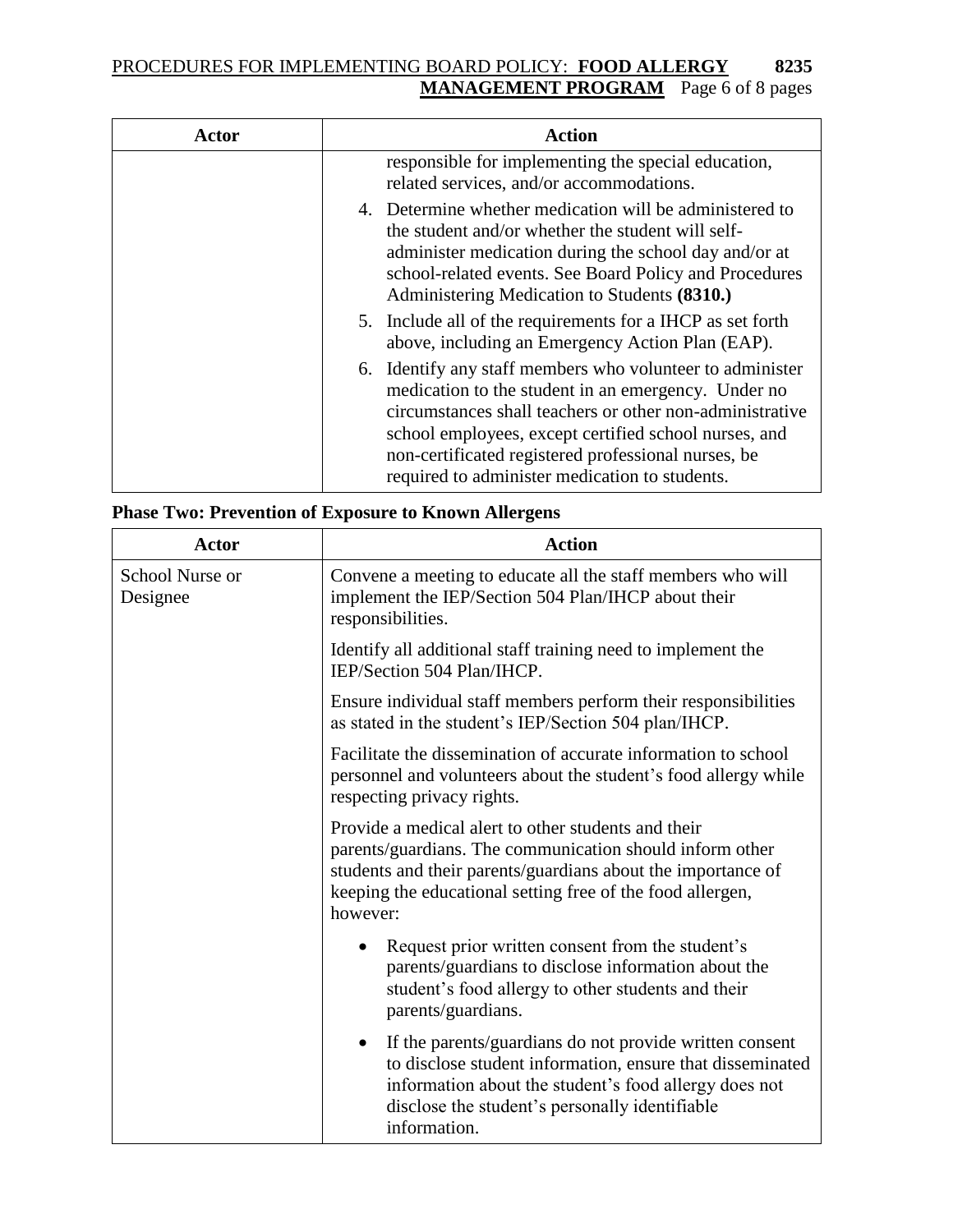# PROCEDURES FOR IMPLEMENTING BOARD POLICY: **FOOD ALLERGY 8235 MANAGEMENT PROGRAM** Page 7 of 8 pages

|                           | Prepare a list of answers to anticipated questions about<br>managing the student's health needs, as needed.                                                                                                                                                                                        |
|---------------------------|----------------------------------------------------------------------------------------------------------------------------------------------------------------------------------------------------------------------------------------------------------------------------------------------------|
|                           | Check any known competing interests between the student's<br>health needs and the needs of other individuals in the school<br>(e.g., diabetes, service animals, etc.). Manage identified<br>competing interests by:                                                                                |
|                           | 1. Consulting the Board Attorney, with approval of the<br>Superintendent.                                                                                                                                                                                                                          |
|                           | 2. Creating a method to monitor identified competing<br>interests.                                                                                                                                                                                                                                 |
|                           | 3. Responding to future identified competing interests and<br>managing them immediately.                                                                                                                                                                                                           |
|                           | 4. Modifying any other conditions as the facts of the<br>situation require.                                                                                                                                                                                                                        |
|                           | Consult with the building principal or designee about needed<br>staff training(s) or required resources related to students with<br>food allergies, such as first aid, resuscitative techniques,<br>recognizing symptoms of allergic reactions/anaphylaxis, and the<br>use of epinephrine devices. |
| <b>District Personnel</b> | Implement and follow all identified responsibilities in the<br>student's IEP/Section 504 Plan/IHCP.                                                                                                                                                                                                |
|                           | Know the emergency procedures outlined in the student's EAP<br>and be prepared to follow them.                                                                                                                                                                                                     |
| Parent/Guardian           | Inform the School nurse or designee of any changes in the<br>student's health and/or medications.                                                                                                                                                                                                  |
|                           | Provide the school nurse or designee with the student's<br>medication, in the original package with the proper prescription<br>label. See Policy Board Policy and Procedures Administering<br>Medication to Students (8310.)                                                                       |
| Student                   | Inform District personnel immediately if a food allergen is<br>suspected in the school environment.                                                                                                                                                                                                |
|                           | Inform District personnel immediately if an allergic reaction is<br>suspected.                                                                                                                                                                                                                     |
|                           | If appropriate, carry an epinephrine auto-injector (EpiPen) with<br>him/her at all times in the school environment and at off-<br>campus school activities.                                                                                                                                        |